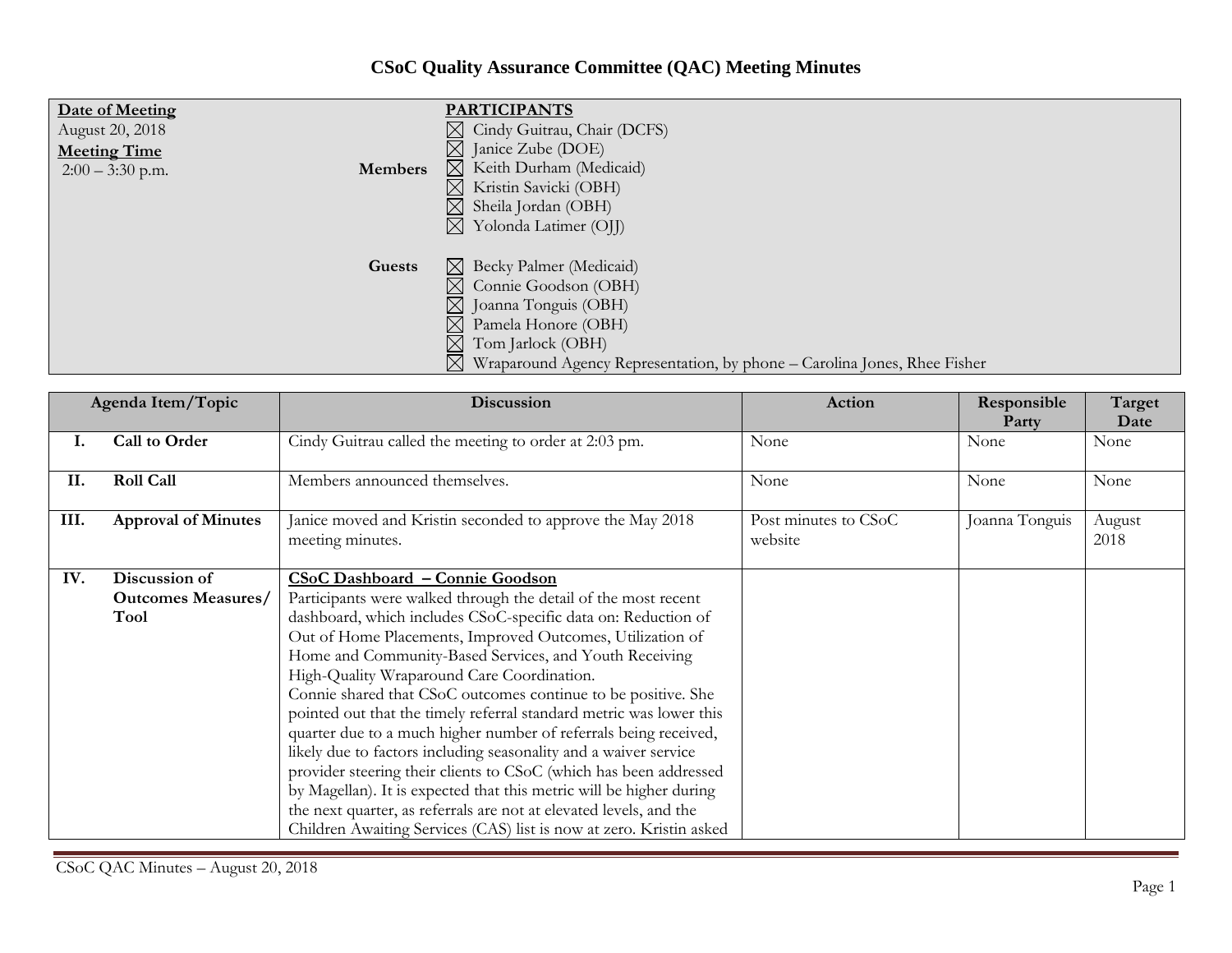| <b>CSoC Quality Assurance Committee (QAC) Meeting Minutes</b> |  |
|---------------------------------------------------------------|--|
|---------------------------------------------------------------|--|

| Agenda Item/Topic | Discussion                                                            | Action | Responsible<br>Party | Target<br>Date |
|-------------------|-----------------------------------------------------------------------|--------|----------------------|----------------|
|                   | that the state agency involvement data be presented as percentages    |        |                      |                |
|                   | in future dashboards to aide in analyzing trends across quarters.     |        |                      |                |
|                   | Keith asked if there are benchmarks for the HEDIS follow-up           |        |                      |                |
|                   | after discharge from hospitalization measures. Kristin shared that    |        |                      |                |
|                   | there is a national average, which CSoC exceeds. CSoC also            |        |                      |                |
|                   | exceeds the Louisiana averages for adults and non-CSoC children       |        |                      |                |
|                   | and youth. Keith asked that standards for this measure be shared      |        |                      |                |
|                   | during the next QAC meeting. The group discussed the continued        |        |                      |                |
|                   | improvement in youth sufficiently receiving services listed on their  |        |                      |                |
|                   | plan of care (POC06 report) following termination of the previous     |        |                      |                |
|                   | Family Support Organization (FSO) and transition to the new           |        |                      |                |
|                   | FSO. Kristin mentioned that this report allows for family voice, as   |        |                      |                |
|                   | they report this data each month. Connie reviewed option              |        |                      |                |
|                   | selections for the report, and explained that the last step if a      |        |                      |                |
|                   | member is not receiving sufficient services includes submission of    |        |                      |                |
|                   | a needs reporting form to Magellan, who does further inquiry into     |        |                      |                |
|                   | barriers.                                                             |        |                      |                |
|                   | Connie shared that the fidelity study data exceeds national means,    |        |                      |                |
|                   | and that the next administration of the survey will be done by the    |        |                      |                |
|                   | new CSoC contractor, whose contract will begin November 1,            |        |                      |                |
|                   | 2018.                                                                 |        |                      |                |
|                   | Connie shared that the University of Washington with John Lyons       |        |                      |                |
|                   | is working to develop CANS benchmarks. Connie discussed               |        |                      |                |
|                   | challenges in making comparisons across different programs due        |        |                      |                |
|                   | to varying characteristics such as population served, eligibility     |        |                      |                |
|                   | criteria, and size. Connie shared that she would like the new CSoC    |        |                      |                |
|                   | contractor to analyze the data collected in more detail in order to   |        |                      |                |
|                   | identify any potential correlations between factors such as length    |        |                      |                |
|                   | of stay and discharge reason. Janice is interested in looking at      |        |                      |                |
|                   | factors such as general versus special education or members with      |        |                      |                |
|                   | an IEP versus those without. Kristin would like to see collection     |        |                      |                |
|                   | and analysis of post-CSoC discharge follow-up data. The group         |        |                      |                |
|                   | discussed some challenges to gathering follow-up data, such as        |        |                      |                |
|                   | difficulty reaching families by phone and limitations to data sharing |        |                      |                |
|                   | across state agencies. The group also discussed factors leading to    |        |                      |                |
|                   | members returning to CSoC following discharge.                        |        |                      |                |